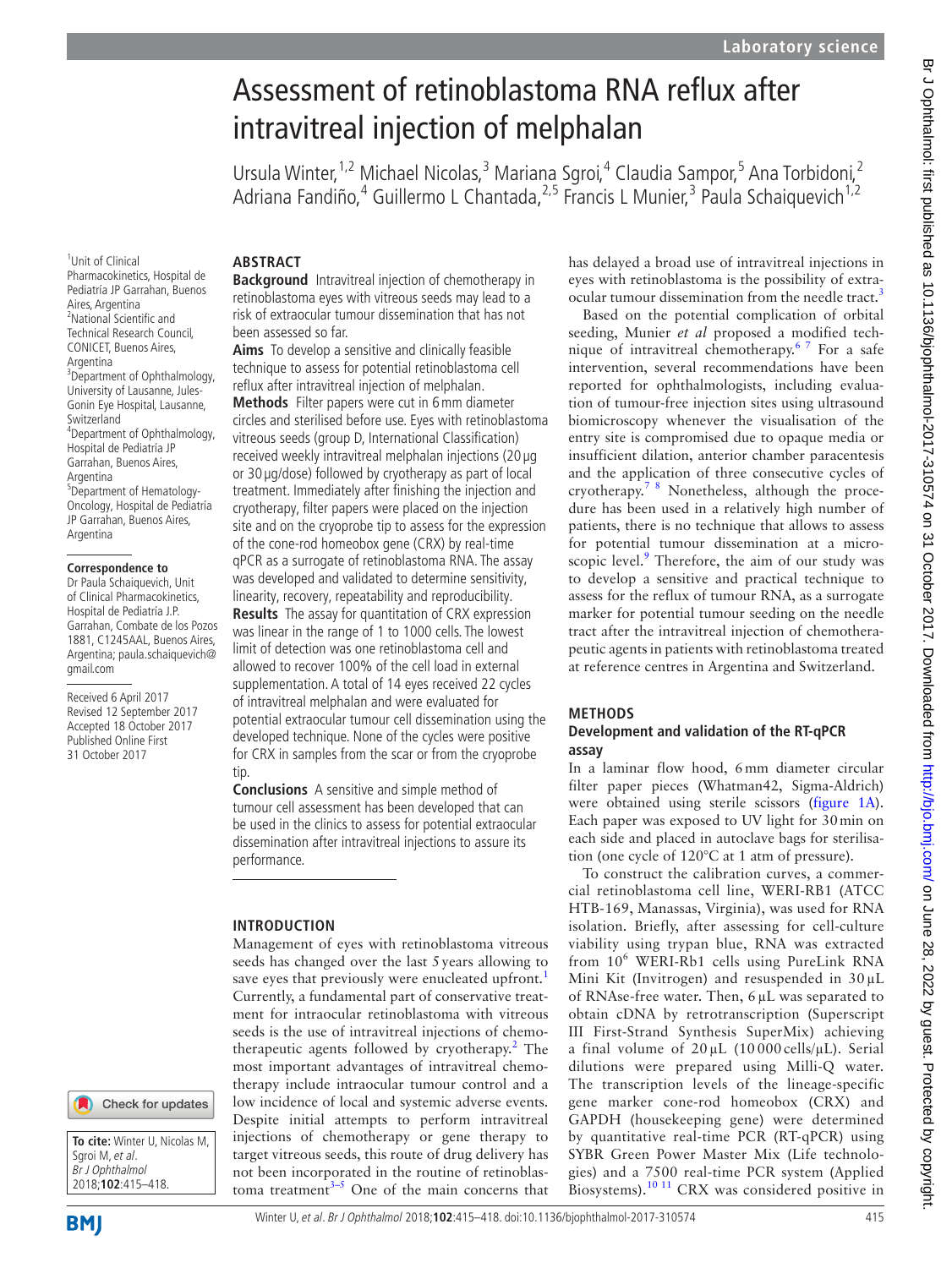A.





**Figure 1** (A) An image of the filter paper used for each intervention compared with the size of a dime, (B) during the intravitreal injection followed by cryotherapy and immediately after placement of the filter paper on the scar.

R.

<span id="page-1-0"></span>a sample if each replica of the threshold cycle (Ct) and that of the housekeeping gene was <40 and the SD between replicas was  $< 0.5$ .

Freeze–thaw cycles were evaluated to enable extraction of RNA from retinoblastoma cells recovered from filter paper. In this case, filter papers supplemented with different quantities of WERI-Rb cells (1 to 1000 cells/paper) were placed in 0.2mL thin-wall tubes in sextuplicate and treated as follows: two freeze–thaw cycles consisting of freezing at −80°C for 24hours and afterwards 15min in an ice bath were performed. Then, RT-qPCR was performed as previously described and the amount of cDNA obtained from the cells was interpolated in the calibration curve.<sup>10 11</sup>

In order to assay if the filter paper adsorbed retinoblastoma cell cDNA interfered with the quantitation, 6µL of three cDNA dilutions was added to filter papers in triplicate, processed and the amount of cDNA was interpolated in the calibration curve obtained from filter paper-free samples.

PCR amplification efficiency and linearity was determined using freshly prepared dilutions of cDNA covering the range between 1 and 1000 retinoblastoma cells. Each dilution was analysed in duplicate, and three runs were performed on different days to assay for reproducibility and inter-run precision (defined as the percent coefficient of variation of Cqs of each sample level between independent runs). A calibration curve was accepted if the slope was between −3.9 and −2.9 corresponding to 80% to 120% PCR efficiencies and if the correlation coefficient  $(r^2)$  of the curve was  $\geq$  0.97. The efficiency of the RT-qPCR reaction was calculated from the slope of the calibration curve using the formula %E= $(10^{(-1/\text{slope})}-1)x100$ .

The sensitivity of the method was defined as the limit of quantitation based on the lowest number of cells that could be detected in six replicates assayed in two different runs with adequate precision.

Reproducibility of the assay was determined by performing the described assay at three levels of cell concentration in triplicate on three different days. The threshold cycle (Ct) was recorded for each sample.

Finally, the method transferability was evaluated by preparing and sending to different centres four blind samples—one negative and three positive—for analysis.

#### **Clinical sample processing and application**

Eyes with retinoblastoma seeds that were considered for intravitreal chemotherapy were first assessed using ultrasound biomicroscopy (Ophthalmic Technologies, Canada), to identify a tumour-free meridian suitable for the injection. Transient hypotony was obtained by anterior chamber paracentesis aspirating 0.1 or 0.15mL depending on the volume of melphalan solution to be intravitreally administered. Between 2.5 and 3.5mm from the limbus, a 33 G needle mounted on a tuberculin syringe was introduced to the centre of the pupillary area immediately behind the lens under microscope viewing.<sup>[7](#page-3-4)</sup> Then, 20 or 30  $\mu$ g of melphalan dissolved in 0.1 to 0.15mL of saline was injected followed by cryotherapy (three freeze–thaw cycles) at the entry site during needle removal. Afterwards, a sterile filter paper held with a sterile forceps was placed on the scar left by the injection for 10s ([figure](#page-1-0) 1B). Simultaneously, another paper was placed on the cryoprobe tip and both papers were placed in separate tubes for immediate processing as previously described. A total of  $6 \mu L$ of PBS was added to each tube.

Finally, ocular status of the affected eye was assessed with fundus photography and clinical control at presentation and after starting the local treatment. Additionally, the eyes were evaluated using RetCam (Clarity, Pleasanton, California, USA).

The study protocol and informed consent were approved by the Institutional Review Boards of both Hospital de Pediatria JP Garrahan, Argentina (Protocol # 857) and Jules-Gonin Eye Hospital, Switzerland (authorisation #2016–00149).

#### **Results**

Primer specificities were confirmed by melting curve analysis that showed single peaks.

First, we evaluated if freeze–thaw cycles were an adequate method to recover RNA from retinoblastoma cells adsorbed in filter paper. The results showed a median (range) recovery of 98.5% (94.1–103.4) compared with RNA recovered from cell suspension using freeze–thaw cycles as well.

In order to avoid inaccurate cell counting and having established that almost 100% of cell RNA could be extracted with freeze–thaw cycles, we evaluated the potential adsorption of cDNA to filter paper compared with external solution in water. The median (range) recovery was 100.3% (96.5–107.0) supporting the use of filter paper.

A representative amplification plot of a calibration curve for CRX is shown in [figure](#page-2-0) 2A. Based on these plots and the precision calculated for each level of the calibration curve, the detection limit for the assay expressed as sensitivity was estimated at one retinoblastoma cell at an average Cq value <40 cycles. The precision or %CV (SD) for the limit of detection set at one cell was 1.26% (0.44).

A strong linear relationship could be established by plotting Cq values against the log10 number of retinoblastoma cells in the range of 1 to 1000 cells [\(figure](#page-2-0) 2B).

Low intrarun variability was observed for all four analysed levels with a median (range) value of 1.5% (0.34–2.46). Assay reproducibility was also found to be high as a low median (range) %CV inter-run value of 2.66% (1.16–3.76) was obtained. Therefore, for all assayed cDNA levels %CV was <5% indicating high reproducibility.

A total of four samples were sent to clinical centres to test for transferability. Centres were blind to the concentration of cDNA provided and processed as described. Consistent results were obtained as 4/4 samples were quantified accurately.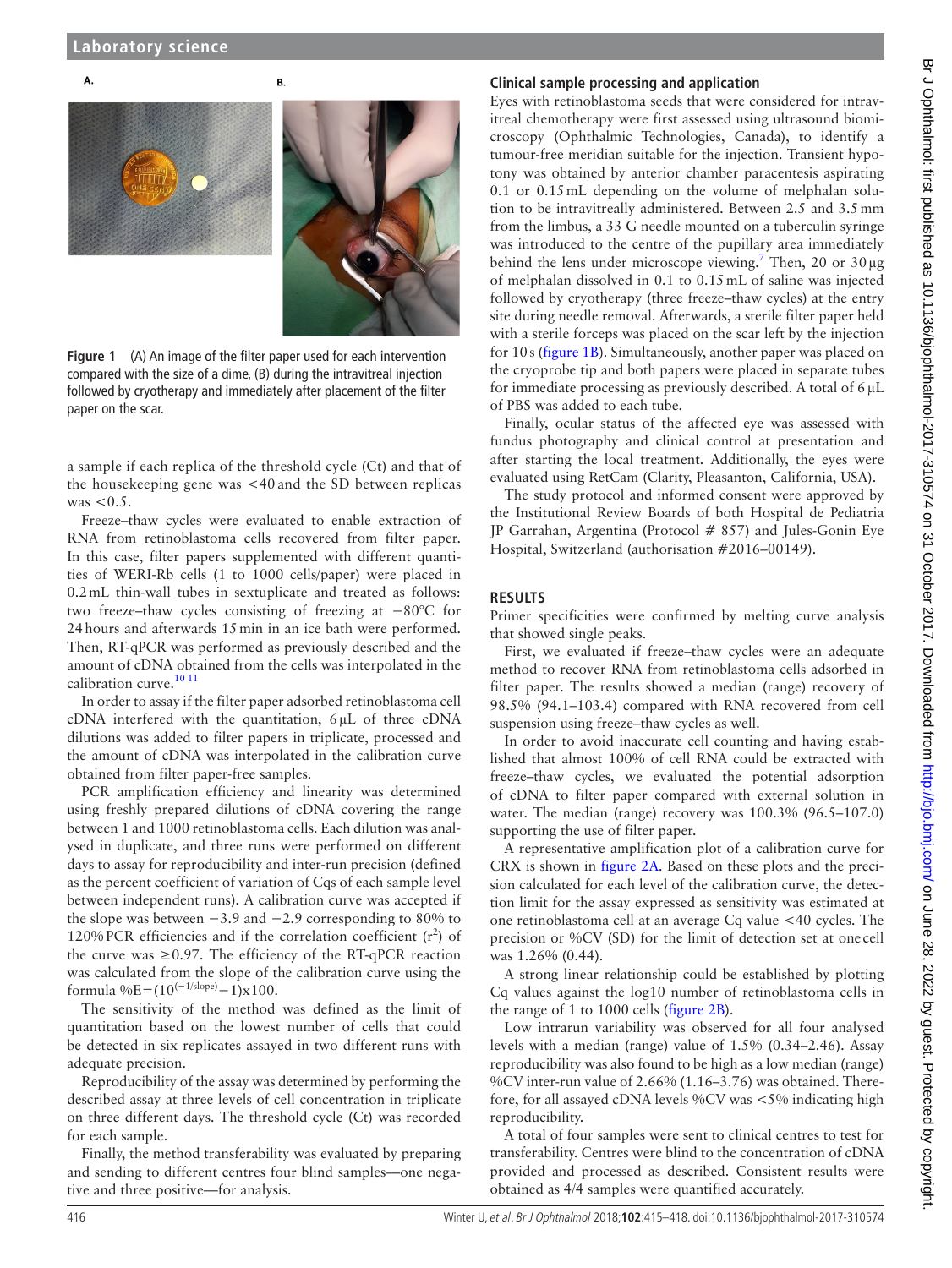

<span id="page-2-0"></span>**Figure 2** (A) Representative amplification plot showing from left to right the curves of decreasing concentrations of cDNA extracted from commercial retinoblastoma cells. (B) Standard curve for CRX assessment (generated from the amplification plots) built with the Cq values against the log number of cDNA. The best fit is shown as a solid line and the  $r^2$ =0.98.

The applicability of the technique was evaluated in a set of clinical samples obtained after intravitreal injection of chemotherapy into eyes with intraocular retinoblastoma and vitreous seeds. A total of 22 cycles of intravitreal melphalan administered to 14 eyes of patients with unilateral retinoblastoma were evaluated. In all cases, samples collected from the injection wound or the cryoprobe tip were CRX negative.

#### **Discussion**

Conservative treatments of eyes with retinoblastoma have greatly evolved over the past 5years. Local treatment of retinoblastoma using serial intravitreal administrations of chemotherapy may disrupt ocular barriers potentially leading to extraocular seeding of tumour cells. Thus, assessment of cellular reflux may be helpful to determine whether a safe procedure has been performed. Tumour spread cannot be assessed using current imaging techniques and a method of cell assessment in potential vitreous reflux has never been developed. The only previous report consisted of cytopathological evaluation of the water recovered after submersion of the eye.<sup>[9](#page-3-5)</sup> Therefore, we developed a sensitive, precise, linear, reproducible and clinically feasible technique of tumour cell assessment to quantitate for potential reflux.

Recent studies have shown that CRX, a lineage biomarker of photoreceptors, is expressed in the outer nuclear layer of the normal human retina corresponding to cone-and-rod photoreceptor cell distribution in the retina and retinoblastoma.<sup>11-13</sup> Therefore, we used this biomarker to develop a sensitive technique that allows detection of as few as one retinoblastoma cell with very good precision. Since CRX is not a tumour marker, it is not specific for malignancy and, potentially, normal photore-ceptor cells that may reflux could yield a false-positive result.<sup>[12 13](#page-3-8)</sup> However, there were no positive cases in our study showing the effectiveness of this technique for intravitreous injection in terms of avoiding cell reflux. Additionally, false-positive results from normal photoreceptor cells would be highly unlikely considering the entry site. In this study, a positive control of the technique was included by adding retinoblastoma cells or RNA extracted from these cells to filter papers for quantitation by RT-qPCR. As shown, the method resulted linear in the evaluated range with marked sensitivity. Moreover, although it would be extremely useful to assess the developed technique in an in vivo animal model, the currently available tumour-bearing animal models are xenograft mice that do not allow for replicating the intravitreal technique as performed in humans due to anatomical restrictions.[10](#page-3-6) Noteworthy, cell recovery from filter paper was almost 100% at different cell loads with no interference from paper components.

This simple technique using filter paper in order to adsorb the cells may also be helpful in the clinics to evaluate reflux in difficult cases.<sup>14</sup>

Microscopical dissemination is theoretically possible in each of the different steps of the procedure of intravitreal injection. In an experimental model of intravitreal injection without prior paracentesis,  $\langle 5\% \rangle$  of the original  $50 \mu$ L injection was found lost to reflux.[15](#page-3-10) According to the technique proposed by Munier *et al*, at the moment of withdrawing the needle, a triple freeze cryotherapy is applied to seal the needle tract and to destroy malignant cells following a contaminated needle or egressing by reflux.<sup>67</sup> Our study aimed to evaluate reflux after completing the ophthalmological procedure of intravitreal injection currently performed. We did not attempt to evaluate if reflux could occur before the cryotherapy is applied in order not to modify the sequence and timings of the procedure. In the present cohort of eyes, no retinoblastoma cells were detected on the needle tract left by the injection or on the cryoprobe tip used for cryotherapy following the injection. Moreover, no patient showed orbital relapse supporting the absence of tumour cell spread after intravitreal injection. This study design could be regarded as a limitation and thus, we support the performance of future studies to assess the composition of vitreous reflux including retinoblastoma cell RNA. Nonetheless, a specific and feasible study design should be performed without compromising patient safety.

A possible limitation for the transferability of the method is the availability of the RT-qPCR technique at clinical centres. In most clinical centres where intravitreal injections for retinoblastoma treatment are performed, RT-qPCR is currently performed for molecular diagnosis on a daily basis. Nonetheless, training in general laboratory skills and in molecular biology is required in order to perform a correct technique. Alternatively, samples could be obtained and partially processed at most clinical centres and thereafter sent to more specialised centres to perform RT-qPCR on a collaborative basis.